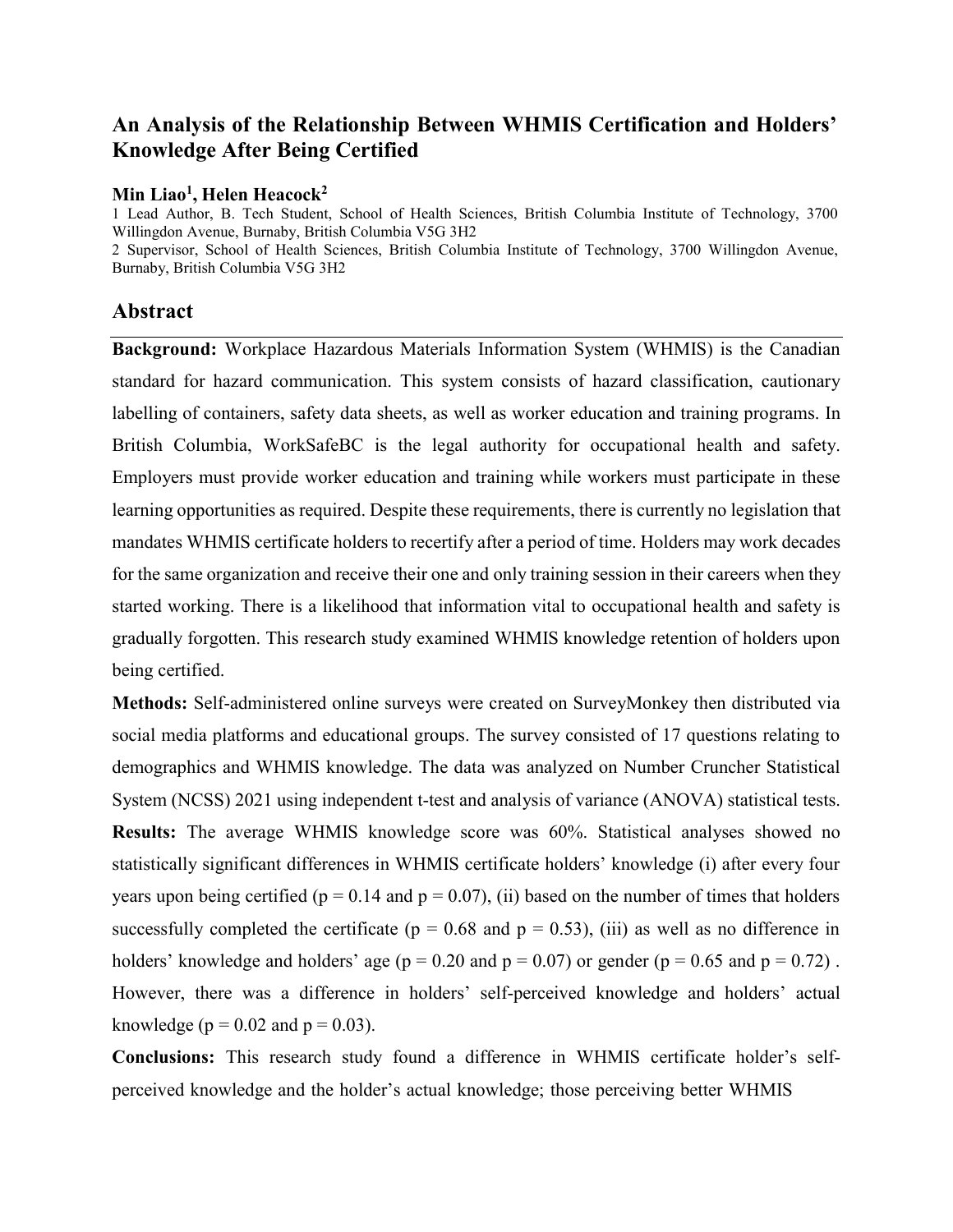knowledge scored significantly higher than those who perceived weak WHMIS knowledge. As such, organizations should offer WHMIS refresher courses to holders who may find it beneficial to review materials on an annual basis.

**Keywords:** certificate, certification, knowledge retention, occupational health and safety, WHMIS

# **Introduction**

The WHMIS program was established to ensure that information about hazardous products is effectively communicated to workers (Canadian Centre for Occupational Health and Safety, 2020). Workers' responsibilities are to understand the WHMIS program, recognize products' hazards, perform related safe work procedures, and know how to respond in an emergency (Canadian Centre for Occupational Health and Safety, 2020). There are two editions of WHMIS: 1988 and 2015 (University of Toronto, 2020). The new edition was updated to align with United Nations' Globally Harmonized System of Classification and Labelling of Chemicals due to increased global trading of hazardous materials. Hazard classification and communication requirements is now coordinated with the United States and other major trading partners (WorkSafeBC, 2020). There is a multi-year transition period where both editions may be accepted (WHMIS, 2020). Key changes include new supplier label requirements, new hazard classes, more

comprehensive hazard classification criteria, physical hazard criteria aligning with Transport of Dangerous Goods Regulations, standardized language of hazard and precautionary statements, as well as safety data sheets (University of Toronto, 2020).

The establishment of legislation surrounding hazardous materials as well as occupational health and safety at federal and provincial levels confirm the significance of the issue. Even though there is no legislation at any governmental levels regarding WHMIS certification and renewal requirements, the development of this legislation will be supplementary to the existing ones. When workers are familiar with information regarding hazardous materials they contact, this may potentially lead to fewer work-related deaths and injuries. The monetary costs associated with workrelated deaths and injuries are immense. Not to mention, work-related deaths and injuries lead to a decrease in productivity which is a disadvantage for an organization's profit. Investment into regular WHMIS education and training is a possible prevention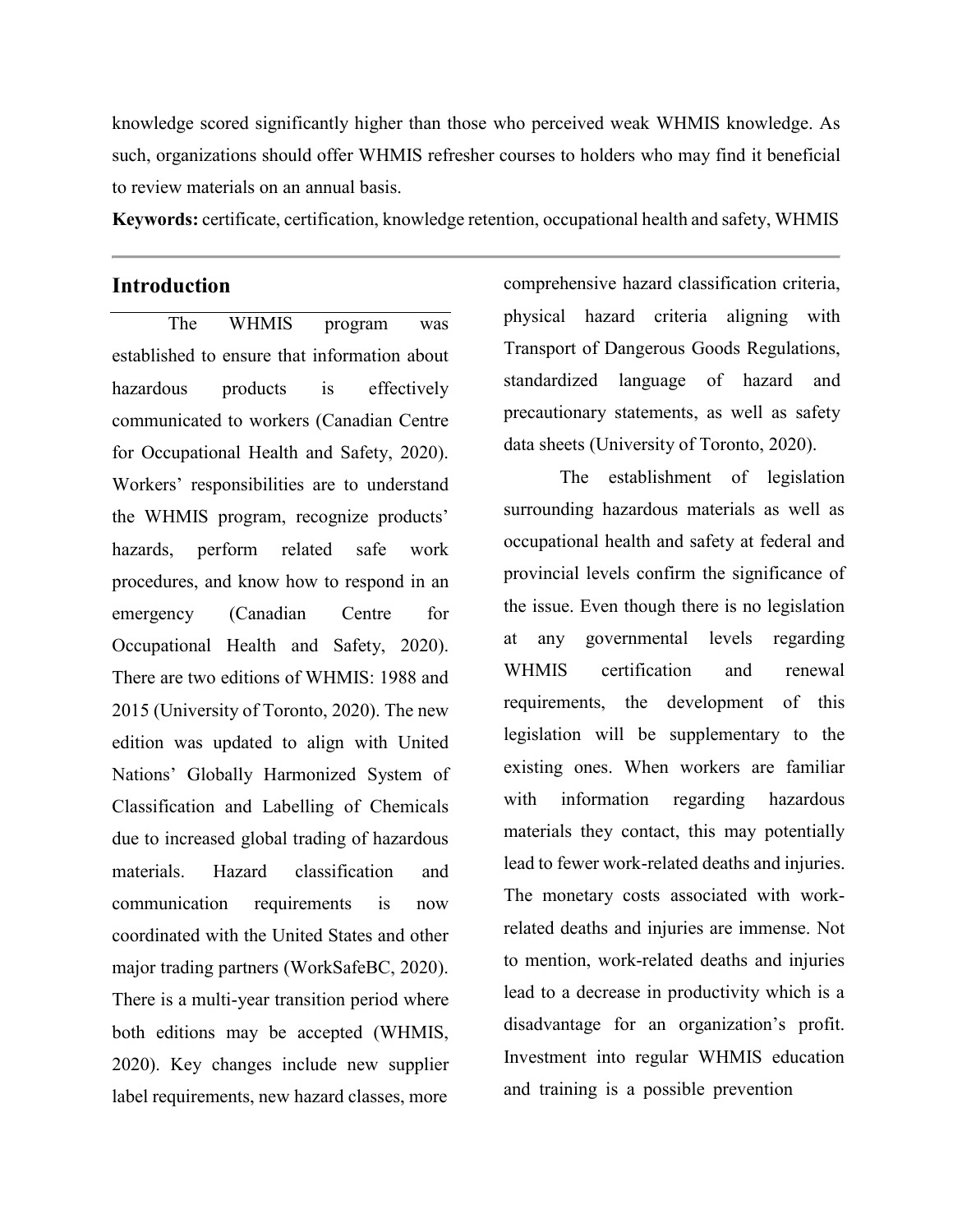mechanism for occupational health and safety matters.

Presently, there are no research studies that have examined knowledge retained by WHMIS certificate holders post certification. The literature emphasizes the significance of WHMIS education and training programs provided by employers to employees, but no frequency of education and training is mentioned. Some employers provide frequent education and training opportunities while some do the bare minimum to satisfy legal requirements. As there is a cost associated to education and training, some employers are not interested in devoting their time and effort into the WHMIS program. With no standardized education and training frequency, employees who work with similar hazardous materials in different organizations may have concerning differences in knowledge. As such, the purpose of this study was to investigate the relationship between WHMIS certification and knowledge retention post certification.

## **Literature Review**

## *WHMIS Certification*

The WHMIS program has six main elements: purchasing and inventory, hazard identification, inspections, worker education and training, review and evaluation, as well as document and record keeping. Employers

develop the WHMIS training for their organization while consulting a health and safety professional. As every organization is different, the WHMIS training will vary depending on what hazardous materials are present and other factors. WHMIS 2015 is categorized into two major hazard groups: physical and health (Canadian Centre for Occupational Health and Safety, 2020). Each hazard group has a list of hazard classes which is further organized into hazard categories (Canadian Centre for Occupational Health and Safety, 2020).

Employees must comprehend supplier and workplace labels. Supplier labels consist of a product identifier, pictograms, signal word, hazard statements, precautionary statements, and supplier information (Canadian Journal of Medical Laboratory Science, 2015). The signal word warns potential hazards and their severity while precautionary statements identify methods to reduce exposure (Canadian Journal of Medical Laboratory Science, 2015). Workplace labels are compulsory if hazardous material is produced, used, or transferred into another container as well as if a supplier label is replaced (University of British Columbia, 2020). A workplace label must at least include a product identifier, safe handling information, and reference to safety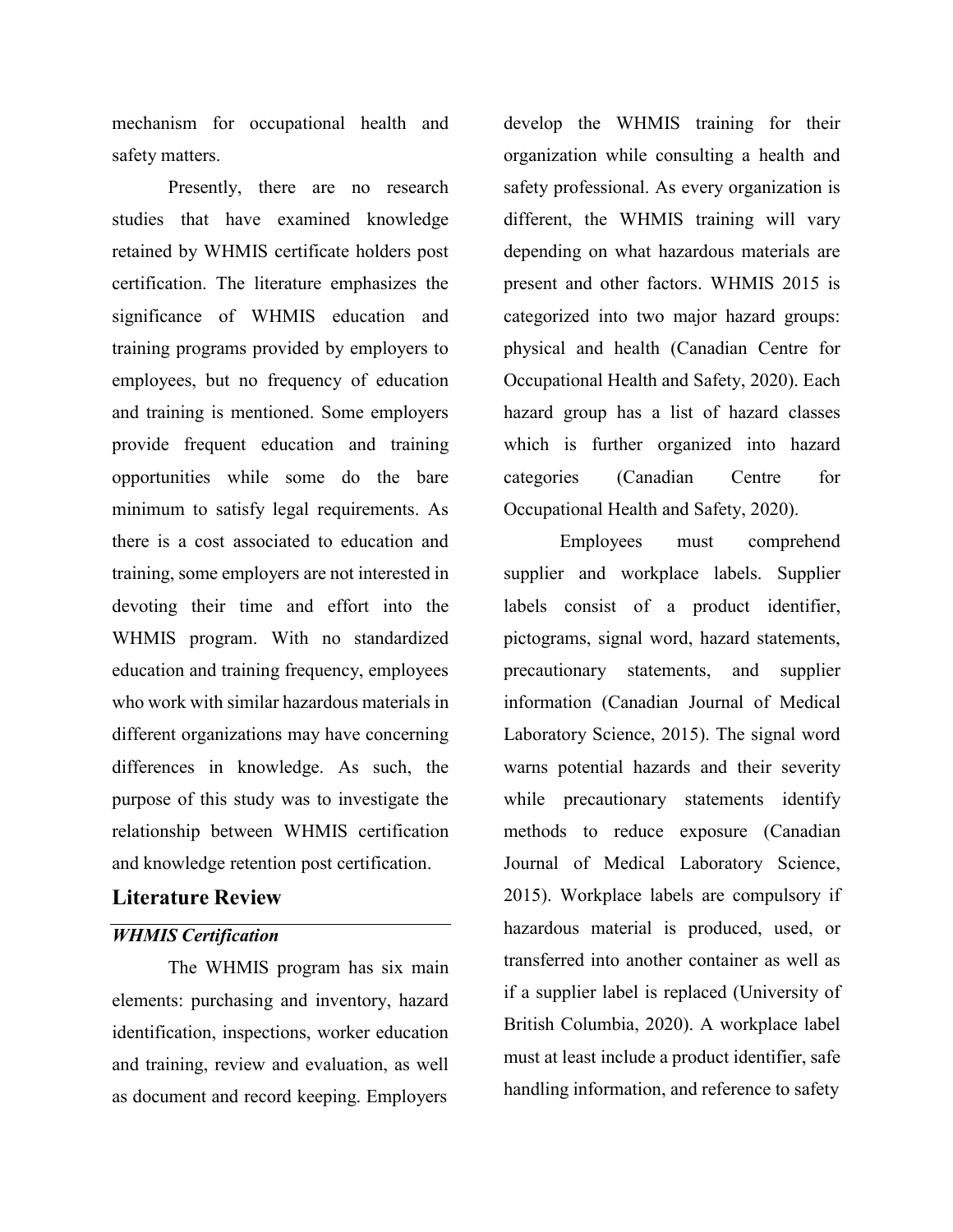data sheet (University of British Columbia, 2020).

WHMIS education and training programs do not necessarily have to be inperson. Some employers provide in-house training and education while some hire organizations to perform the task. Topics discussed include interpretation of supplier and workplace labels as well as SDS; procedures for safe use, handling, and disposal of a hazardous material; as well as emergency procedures involving a hazardous material (Workers' Compensation Board of British Columbia, 2019). Workers who successfully complete the WHMIS certificate must be able to answer four questions: What are the hazards of the product?, How do I protect myself from those hazards?, What do I do in case of an emergency?, as well as Where can I get more information? (Workers' Compensation Board of British Columbia, 2019).

#### *Legislation*

There is currently no legislation directly related to WHMIS certification and renewal requirements. Workers who received training and education for WHMIS 1988 are not required to be certified for WHMIS 2015. In contrast, there are several legislations related to hazardous materials, workers

compensation, as well as occupational health and safety.

The federal legislation regarding hazardous materials are the Hazardous Products Act and Regulation. The Hazardous Products Act states that suppliers of hazardous materials must communicate associated hazards via product labels and SDSs as a condition of sale and importation for workplace use (Government of Canada, 2020). The Hazardous Products Regulation states the criteria for classifying hazards of chemical products as well as requirements for product labels and SDSs (Government of Canada, 2020).

In British Columbia, employers must comply with the Workers Compensation Act and Occupational Health and Safety Regulation (Government of British Columbia, 2020). As WorkSafeBC has the legal authority to enforce, stop work orders and administrative penalties may be issued (Government of British Columbia, 2020). Occupational Health and Safety Regulation is a supplementary law developed by WorkSafeBC and industry stakeholders. The goal is to prevent workplace accidents and injuries by maintaining safety standards (Government of British Columbia, 2020). The Occupational Health and Safety Regulation has three sets of requirements: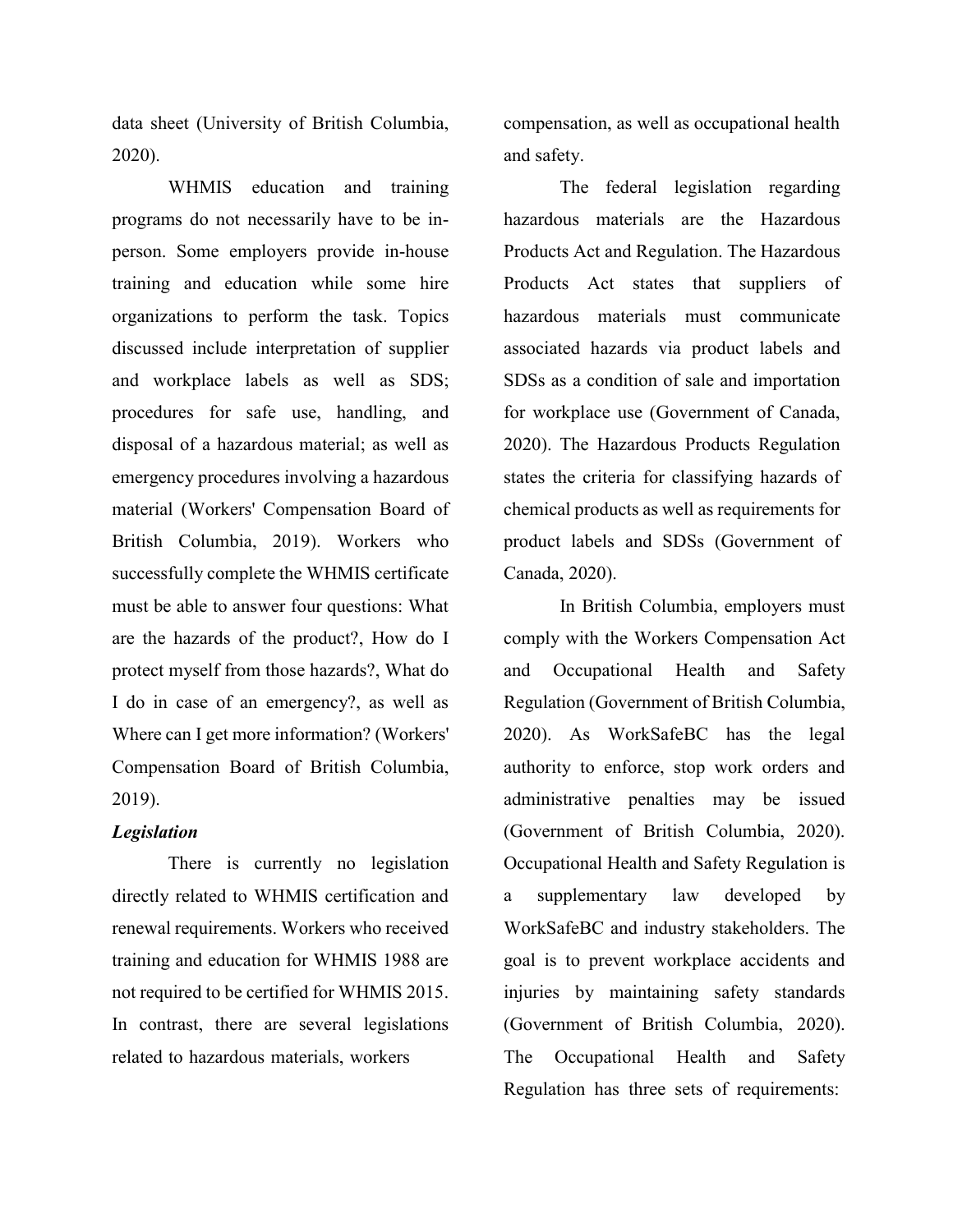core requirements; general hazard requirements; as well as industry and activity related requirements (Government of British Columbia, 2020). Parts five to 19 discusses general hazards found in workplaces, predominantly higher-hazard operations. These hazards include safe use of chemicals, confined space entry procedures, guarding of machinery, and use of mobile equipment (WorkSafeBC, 2020).

#### *Occupational Health and Safety*

Some work-related deaths and injuries are due to workers' poor understanding of hazardous materials that they handle. In 2019, there were 1,453 workrelated death claims while the manufacturing sector had 289 (WorkSafeBC, 2020). Out of the nine sectors, manufacturing had the second highest number of work-related deaths with the highest being 354 in construction (WorkSafeBC, 2020). Subsectors included in manufacturing are food and beverage products; metal and nonmetallic mineral products; petroleum, coal, rubber, plastic, and chemical products; wood and paper products; as well as other products. This sector works with hazardous materials at a high frequency compared to other sectors.

Work-related death benefits including health care and rehabilitation costs totaled \$3,715,414 for British Columbia in 2019

(WorkSafeBC, 2020). Out of the nine sectors, manufacturing had the fourth highest workrelated death benefits including health care and rehabilitation costs (WorkSafeBC, 2020). The monetary costs for health care-only, short-term disability, and long-term disability claims in British Columbia for the manufacturing sector are much more significant than work- related death benefits.

In 2019, costs for health care-only claims totaled \$10,560,083; short-term disability including health care and rehabilitation costs totaled \$54,883,084; as well as long-term disability including health care and rehabilitation costs totaled \$70,784,581 (WorkSafeBC, 2020). Out of the nine sectors, manufacturing had the second highest costs for health care-only claims as well as fourth highest costs for short- and long-term disability claims including health care and rehabilitation costs (WorkSafeBC, 2020).

In 2019, the overall total for manufacturing claim costs in British Columbia including costs for health careonly claims, costs for short- and long-term disability claims including health care and rehabilitation costs, as well as work-related death benefits including health care and rehabilitation costs were \$139,943,161 (WorkSafeBC, 2020). Out of the nine sectors,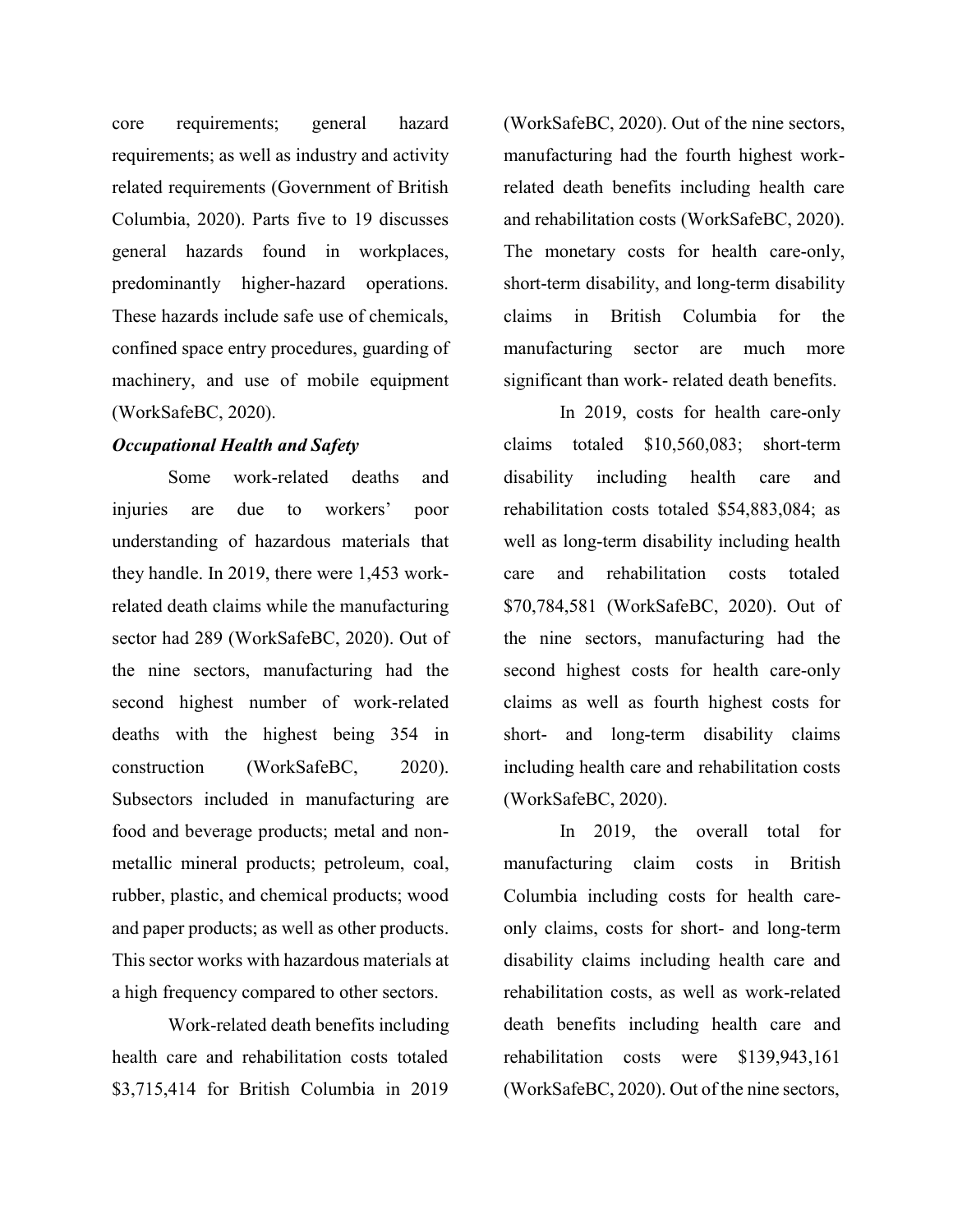manufacturing had the fourth highest overall total claim costs (WorkSafeBC, 2020).

## **Materials and Methods**

#### *Materials*

This research study used SurveyMonkey to create self-administered online surveys and collect data, Microsoft Excel to store data, NCSS 2021 to analyze data, Reddit to distribute surveys, as well as a laptop with internet access to perform aforementioned and related activities.

#### *Methods*

Surveys were created on SurveyMonkey then distributed via social media platforms such as Reddit's r/takemysurvey as well as educational groups such as British Columbia Institute of Technology's occupational health and safety program. The survey was opened on January 30, 2021 and closed on February 14, 2021 for a total of 16 days. This data collection method was designed to be completed by participants without the intervention of investigators (Lavrakas, 2008). The survey consisted of 17 questions where the first question was related to participants' eligibility to participate, the next five questions were related to participants' demographics, the next 10 questions were related to participants' knowledge of WHMIS, and the last question was related to collecting participants' emails

to win a \$100 gift card should they wish to enter the draw. As the purpose was to explore the amount of knowledge retained by WHMIS certificate holders after being certified, questions related to WHMIS knowledge have one correct answer for each question. Participants received a mark of one for each correct answer and zero for each incorrect answer—no half marks were awarded. If participants did not wish to answer a question, they had the option to skip that question. These 10 questions and answers were based on the WHMIS 2015 Information for Employers published by SAFE Work Manitoba which educates workers regarding hazardous products that are sold in or imported into Canada as well as those meant to be used, handled, or stored in Canadian workplaces (SAFE Work Manitoba, 2016). The maximum possible mark to receive for questions related to WHMIS knowledge was 10 marks which was converted to a percentage for statistical analysis. As participants had the option to skip questions, there were two methods used to calculate the percentage for statistical analysis. The first method was calculated by dividing the number of correct answers by 10. This method gave a mark of zero for skipped questions. The second method was calculated by dividing the number of correct answers by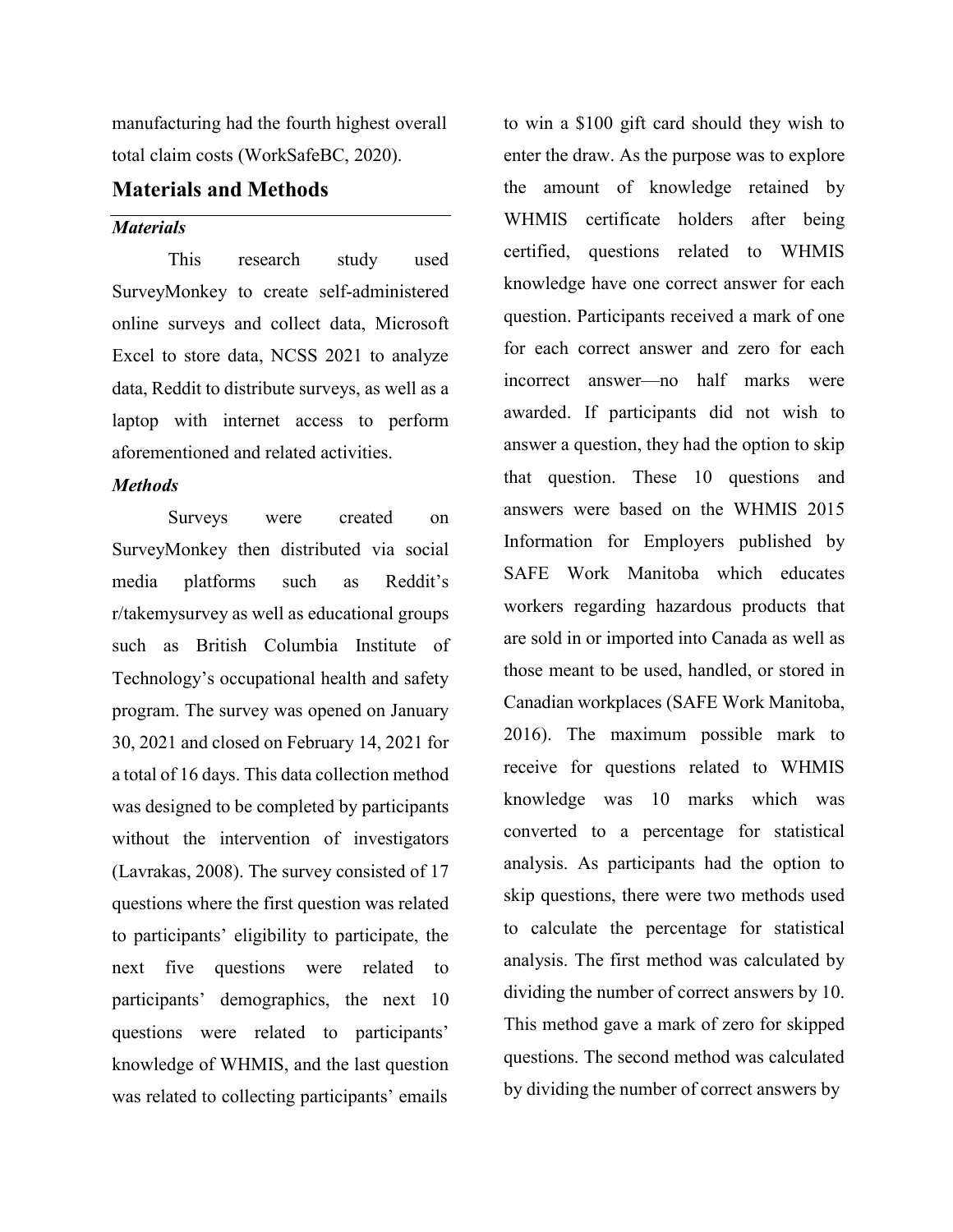the number of non-skipped questions. This method took skipped questions into consideration as the denominator is reduced based on how many questions were skipped.

### *Inclusion and Exclusion Criteria*

Any individuals residing in Canada who successfully completed the WHMIS certificate (i.e., 1988 or 2015 edition) were eligible to participate in the self-administered online survey. The exclusion criteria included any individuals who do not meet the inclusion criteria as well as friends, family, and classmates of the lead author.

### *Ethical Considerations*

This research study received British Columbia Institute of Technology Research Ethics Board approval.

#### **Results**

## *Description of the Type of Data Collected*

The survey had 17 questions and three types of data were collected: nominal, ordinal, and discrete numerical. There were three questions with nominal data, two questions with ordinal data, and 12 questions with discrete data. Nominal data were collected in question one regarding participants' eligibility to participate (i.e., yes or no), question three regarding participants' gender (i.e., female, male, and other), and question 17 regarding the collection of participants' emails to enter to win a \$100 gift card.

Ordinal data were collected in question two regarding participants' age groups (i.e.,  $\leq$ 19, 20 to 29, 30 to 39, 40 to 49, 50 to 59, 60 to 64, and  $\geq 65$ ) and question six regarding participants self-perceived WHMIS knowledge. Discrete data were collected in question four regarding the number of times that participants successfully completed the WHMIS certificate (i.e., 1, 2, or  $\geq$ 3), question five regarding when participants completed their most recent WHMIS certificate (i.e., year ranging from 1988 to 2021), as well as questions seven to 16 regarding participants' knowledge of WHMIS (i.e., mark of one for each correct answer and zero for each incorrect answer). The average WHMIS test score was 59% when all ten questions were included and 61% when skipped questions were excluded.

#### *Descriptive Statistics*



*Figure 1: Number of Responses for Each Hypothesis*

In Figure 1, only some responses were usable for data analysis out of the 168 responses that were collected. The usable responses varied between each hypothesis as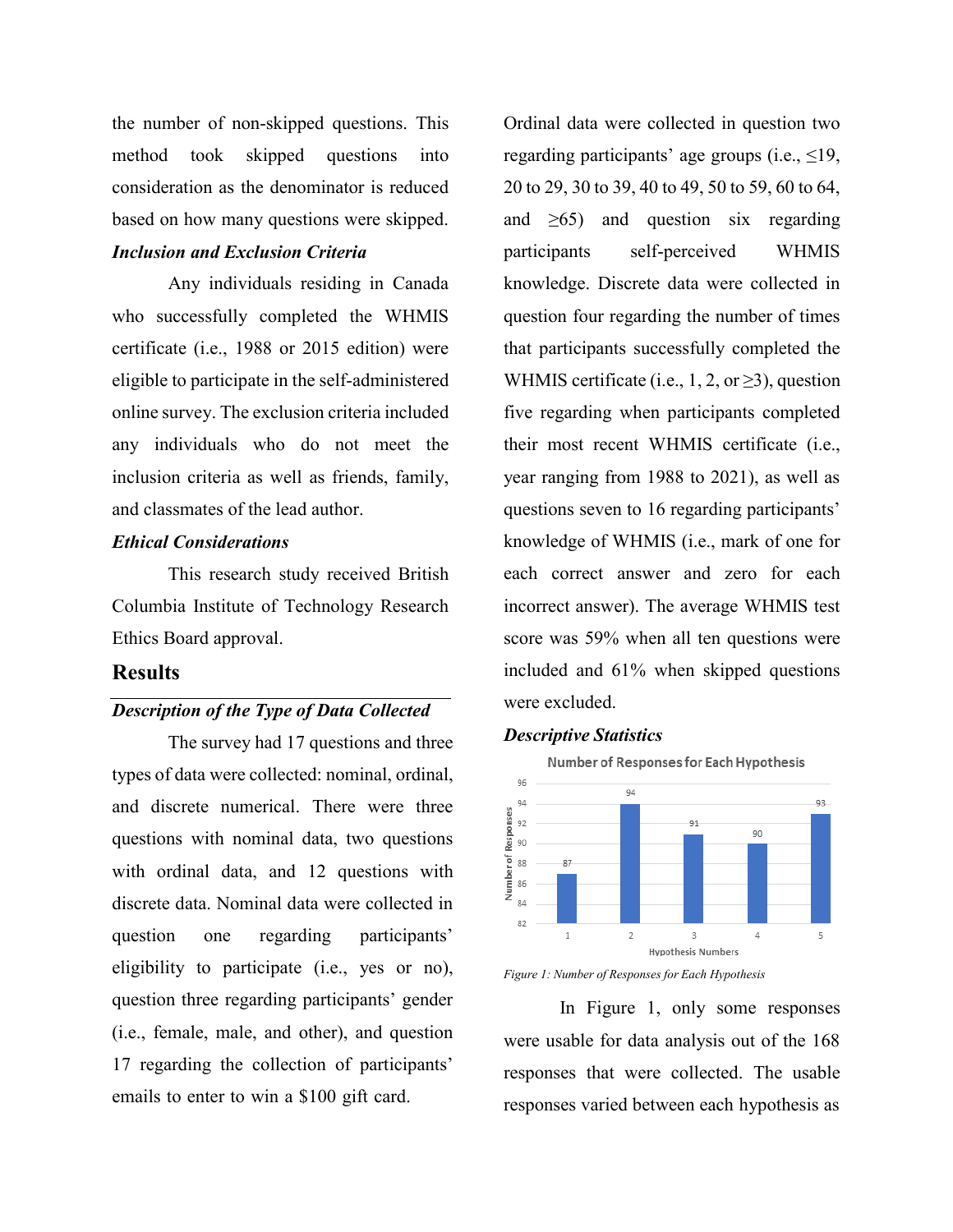participants who skipped questions selected different questions to skip.



*Figure 2: Number of Responses for Each Age Group*

In Figure 2, 95 participants answered the question pertaining to age group. Most respondents were 20 to 39 years of age.



*Figure 3: Number of Responses for Each Gender*

In Figure 3, 94 participants answered the question pertaining to gender. Approximately 20% more females responded to the survey compared to males.



*Figure 4: Number of Responses for the Number of Times that the WHMIS Certificate Was Successfully Completed*

In Figure 4, 95 participants answered the question pertaining to the number of times they have successfully completed the WHMIS certificate. More respondents indicated that they completed the WHMIS certificate three or more times than once or twice previously.



*Figure 5: Number of Responses for the Year the Most Recent WHMIS Certificate Was Completed In*

In Figure 5, 95 participants answered the question pertaining to the most recent year they completed the WHMIS certificate. Most respondents completed their WHMIS certificate in the past two years.



*Figure 6: Number of Responses for Each Level of Knowledge*

In Figure 6, 95 participants answered the question pertaining to their self-perceived knowledge in terms of materials covered in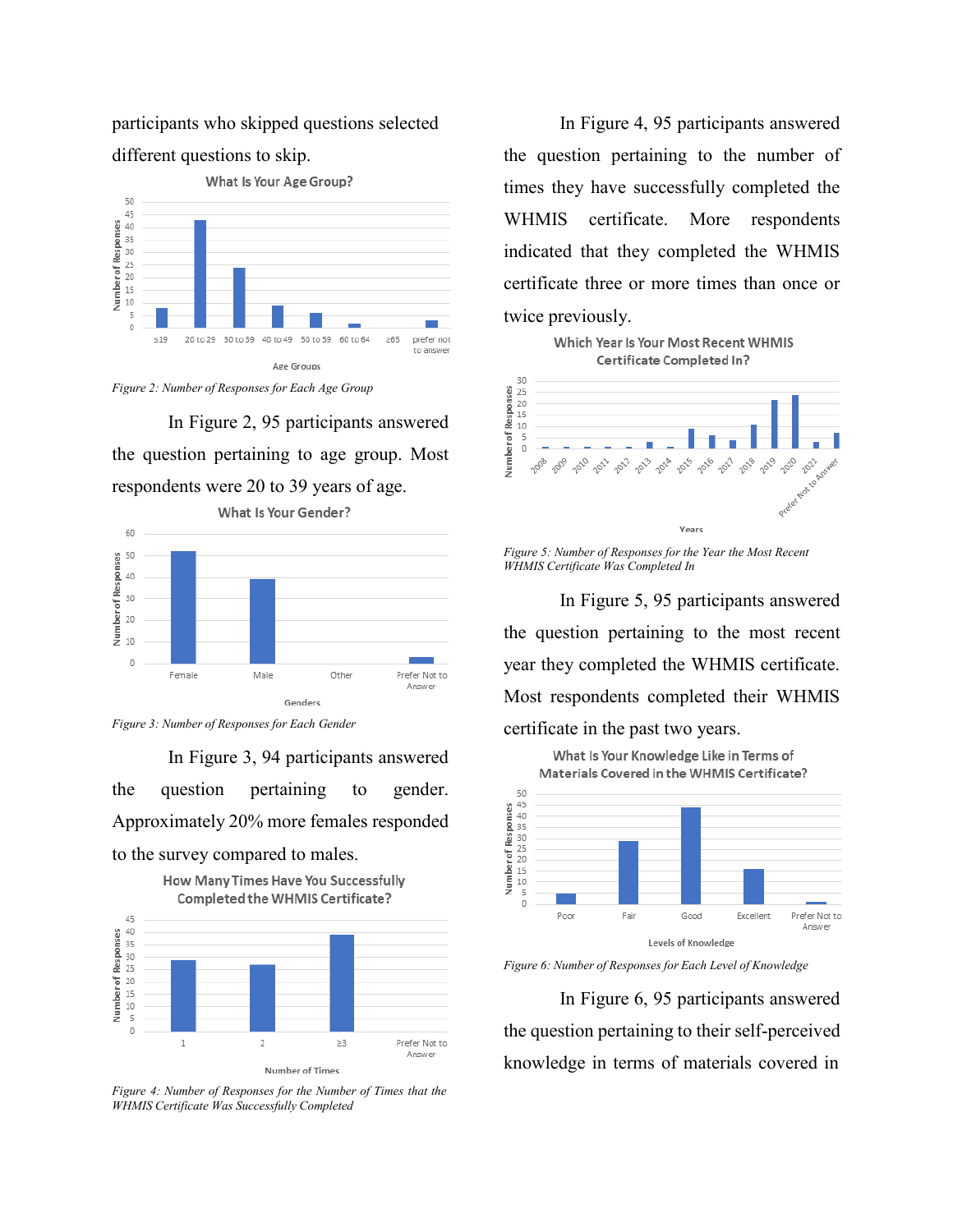the WHMIS certificate. Most respondents perceived their knowledge to be good.

### *Inferential Statistics*

There are two p-values for each set of hypotheses as there are two methods to calculate the percentage received for WHMIS knowledge questions due to participants having the option to skip questions. The first method was calculated by

dividing the number of correct answers by 10. This method gave a mark of zero for skipped questions. The second method was calculated by dividing the number of correct answers by the number of non-skipped questions. This method took skipped questions into consideration as the denominator is reduced based on how many questions the participant skipped.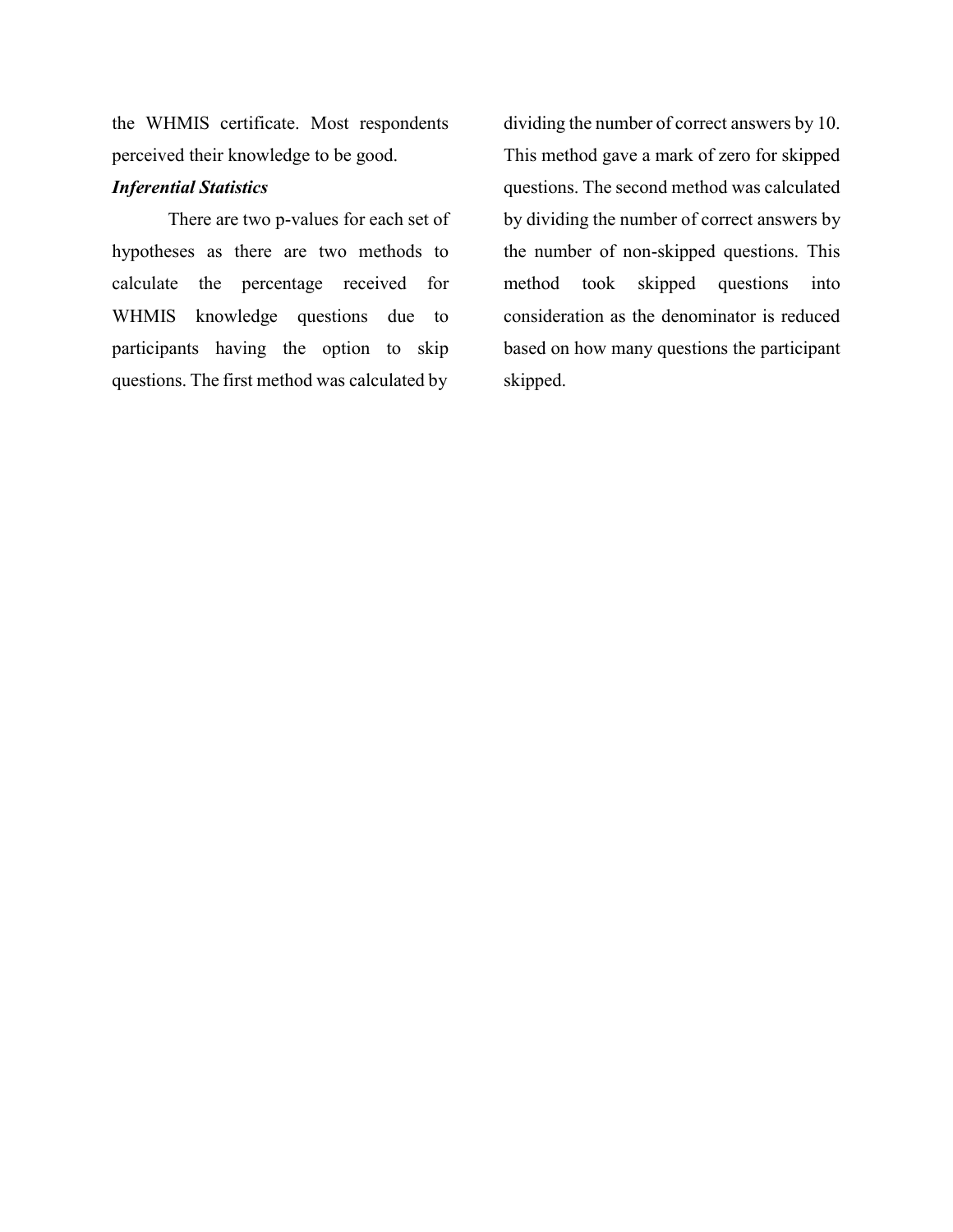*Table 1: Summary of Inferential Statistics*

| $H_0$ and $H_A$                                                                                 | <b>Test</b>  | <b>Result</b>                          | Conclusion                                                                            |
|-------------------------------------------------------------------------------------------------|--------------|----------------------------------------|---------------------------------------------------------------------------------------|
|                                                                                                 | <b>Used</b>  |                                        |                                                                                       |
| H <sub>0</sub> : There is no difference<br>$\dot{m}$<br><b>WHMIS</b><br>certificate<br>holder's | <b>ANOVA</b> | 1) P-Value: $0.144$<br>1) Power: 38.1% | Fail to reject $H_0$ and conclude that there is<br>no difference in WHMIS certificate |
| knowledge after every four years                                                                |              |                                        | holder's knowledge after every four years                                             |
| upon being certified.                                                                           |              | 2) P-Value: 0.071                      | upon being certified. As there is a                                                   |
| H <sub>A</sub> : There is a difference in WHMIS                                                 |              | 2) Power: 53.8%                        | potential beta error, increasing the sample                                           |
| certificate holder's knowledge after                                                            |              |                                        | size may reduce the error. The low power                                              |
| every four years upon being                                                                     |              |                                        | is 38.1% and 53.8% suggesting that there                                              |
| certified.                                                                                      |              |                                        | is truly no difference.                                                               |
| H <sub>0</sub> : There is no difference in                                                      | <b>ANOVA</b> | 1) P-Value: 0.684                      | Fail to reject $H_0$ and conclude that there is                                       |
| <b>WHMIS</b><br>certificate<br>holder's                                                         |              | 1) Power: 10.3%                        | no difference in WHMIS certificate                                                    |
| knowledge and the number of times                                                               |              |                                        | holder's knowledge and the number of                                                  |
| that holders successfully completed<br>the certificate.                                         |              | 2) P-Value: 0.532                      | times that holders successfully completed                                             |
| $H_A$ : There is a difference in WHMIS                                                          |              | 2) Power: 12.7%                        | the certificate. The low power is 10.3%<br>and 12.7% suggesting that there is truly   |
| certificate holders' knowledge and                                                              |              |                                        | no difference.                                                                        |
| the number of times that holders                                                                |              |                                        |                                                                                       |
| successfully completed the                                                                      |              |                                        |                                                                                       |
| certificate.                                                                                    |              |                                        |                                                                                       |
| $H_0$ : There is no difference in                                                               | <b>ANOVA</b> | 1) P-Value: $0.202$                    | Fail to reject $H_0$ and conclude that there is                                       |
| certificate<br><b>WHMIS</b><br>holder's                                                         |              | 1) Power: 54.8%                        | no difference in WHMIS certificate                                                    |
| knowledge and the holder's age                                                                  |              |                                        | holder's knowledge and the holder's age                                               |
| group.                                                                                          |              | 2) P-Value: 0.068                      | group. As there is a potential beta error,                                            |
| $H_A$ : There is a difference in WHMIS<br>certificate holder's knowledge and                    |              | 2) Power: 71.8%                        | increasing the sample size may reduce the<br>error. The power is 54.8% and 71.8%      |
| the holder's age group.                                                                         |              |                                        | suggesting that there may truly be no                                                 |
|                                                                                                 |              |                                        | difference.                                                                           |
| $H_0$ : There is no difference in                                                               | Independ     | 1) P-Value: 0.650                      | Fail to reject $H_0$ and conclude that there is                                       |
| certificate<br><b>WHMIS</b><br>holder's                                                         | ent          | 1) Power: 7.4%                         | no difference in WHMIS certificate                                                    |
| knowledge and the holder's gender.                                                              | Samples      |                                        | holder's knowledge and the holder's                                                   |
| H <sub>A</sub> : There is a difference in WHMIS                                                 | T-test       | 2) P-Value: 0.717                      | gender. The low power is 7.4% and 6.5%                                                |
| certificate holder's knowledge and<br>the holder's gender.                                      |              | 2) Power: 6.5%                         | suggesting that there is truly no<br>difference.                                      |
| $H0$ : There is no difference in                                                                | <b>ANOVA</b> | 1) P-Value: 0.019                      | Reject $H_0$ and conclude that there is a                                             |
| WHMIS certificate holder's self-                                                                |              | 1) Power: 76.2%                        | difference in WHMIS certificate holder's                                              |
| perceived<br>knowledge<br>and<br>the                                                            |              |                                        | knowledge<br>self-perceived<br>and<br>the                                             |
| holder's actual knowledge.                                                                      |              | 2) P-Value: 0.030                      | holder's actual knowledge. As there is a                                              |
| $H_A$ : There is a difference in                                                                |              | 2) Power: 69.9%                        | potential                                                                             |
| WHMIS certificate holder's                                                                      |              |                                        | alpha error, decreasing the p-level cut-off                                           |
| self-perceived knowledge and                                                                    |              |                                        | from 0.05 to 0.01 may reduce the error.                                               |
| holder's actual<br>the                                                                          |              |                                        | The power is $76.2\%$ and $69.9\%$                                                    |
| knowledge.                                                                                      |              |                                        | suggesting that there may be a true<br>difference.                                    |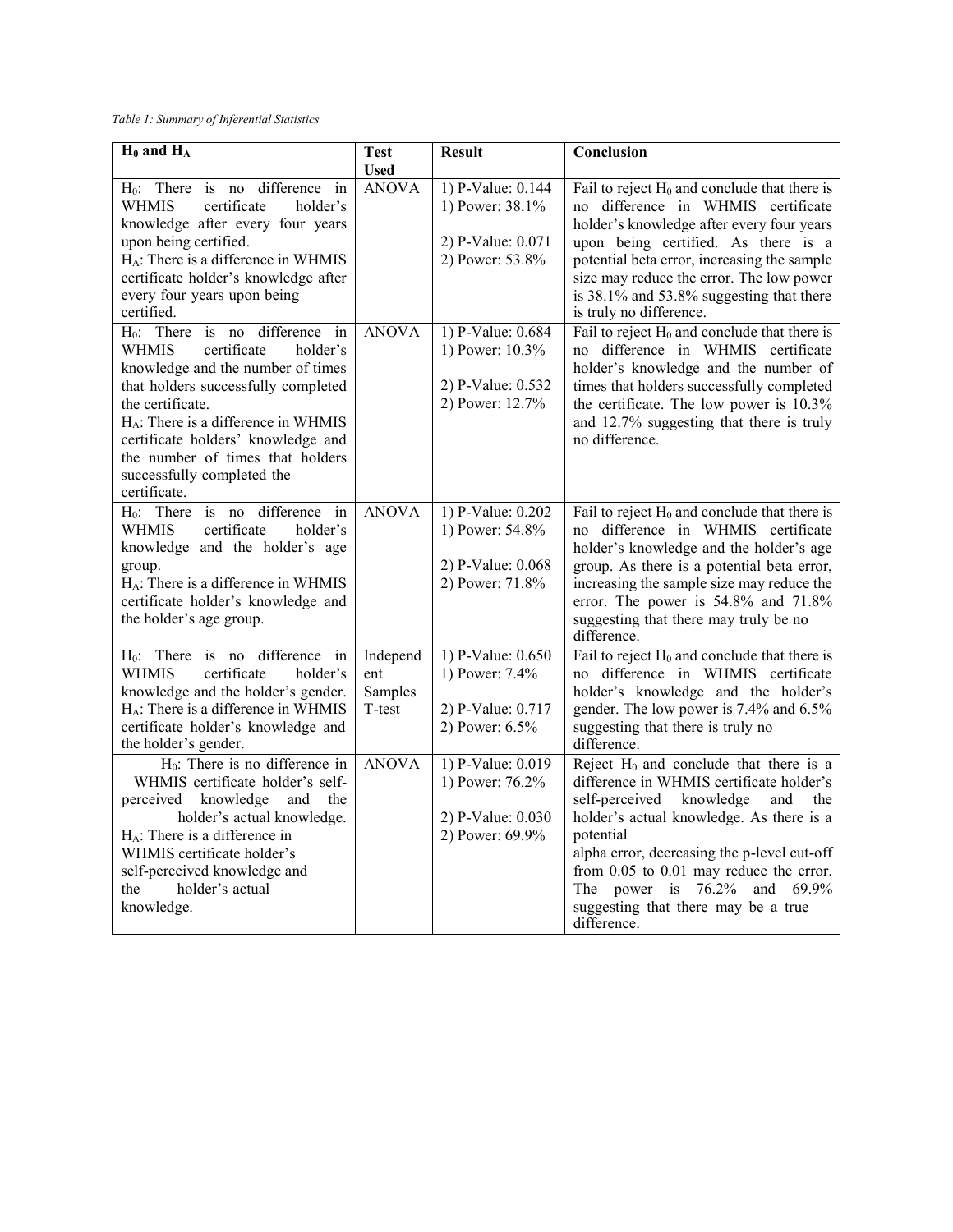# **Discussion**

This research identified an average WHMIS knowledge score of approximately 60% among participants and explored five sets of hypotheses related to WHMIS certification. Results showed there was no difference in WHMIS certificate holders' knowledge after every four years upon being certified, no difference in holders' knowledge and the number of times that holders successfully completed the certificate, as well as no difference in holders' knowledge and holders' age and gender. This may suggest that holders' knowledge is retained as they regularly apply their knowledge at work regardless of how long ago they were certified, how many times they have been certified, their age, or their gender. However, there is a difference in holders' self-perceived knowledge and holders' actual knowledge. This may suggest that holders who perceived themselves as having good knowledge are different with regards to scores than holders who perceived themselves as having poor knowledge. Perception of knowledge is a good predictor of actual knowledge. Holders with poor self-perceived knowledge may be at risk of incurring in accidents or mistakes.

To the best of the authors' knowledge, there are currently no research studies examining the amount of knowledge retained

by WHMIS certificate holders upon certification. This research study is the first of its kind with regards to examining WHMIS certification and knowledge retention. However, there are research studies that explored knowledge retention for food safety certifications. The *Food Handler Knowledge Retention: Retraining Effectiveness in FOODSAFE-Trained Food Handlers in British Columbia, Canada* research study found that food handlers who were retrained in FOODSAFE level one scored the highest in the knowledge-based survey, food handlers who were trained scored the second highest, and food handlers who were not trained scored the lowest (Peng, 2012). Knowledge retention increased with the amount of training involved. Another research study, *Food Safety Knowledge Retention Study*, found that certified food handlers had greater food safety knowledge than uncertified food handlers (Hislop & Shaw, 2009). The researchers recommended that food handlers need to complete food safety certifications and recertification should occur at least once a decade (Hislop & Shaw, 2009). Conclusions for both research studies supported the necessity for retraining to improve knowledge retention, but this research study claimed otherwise.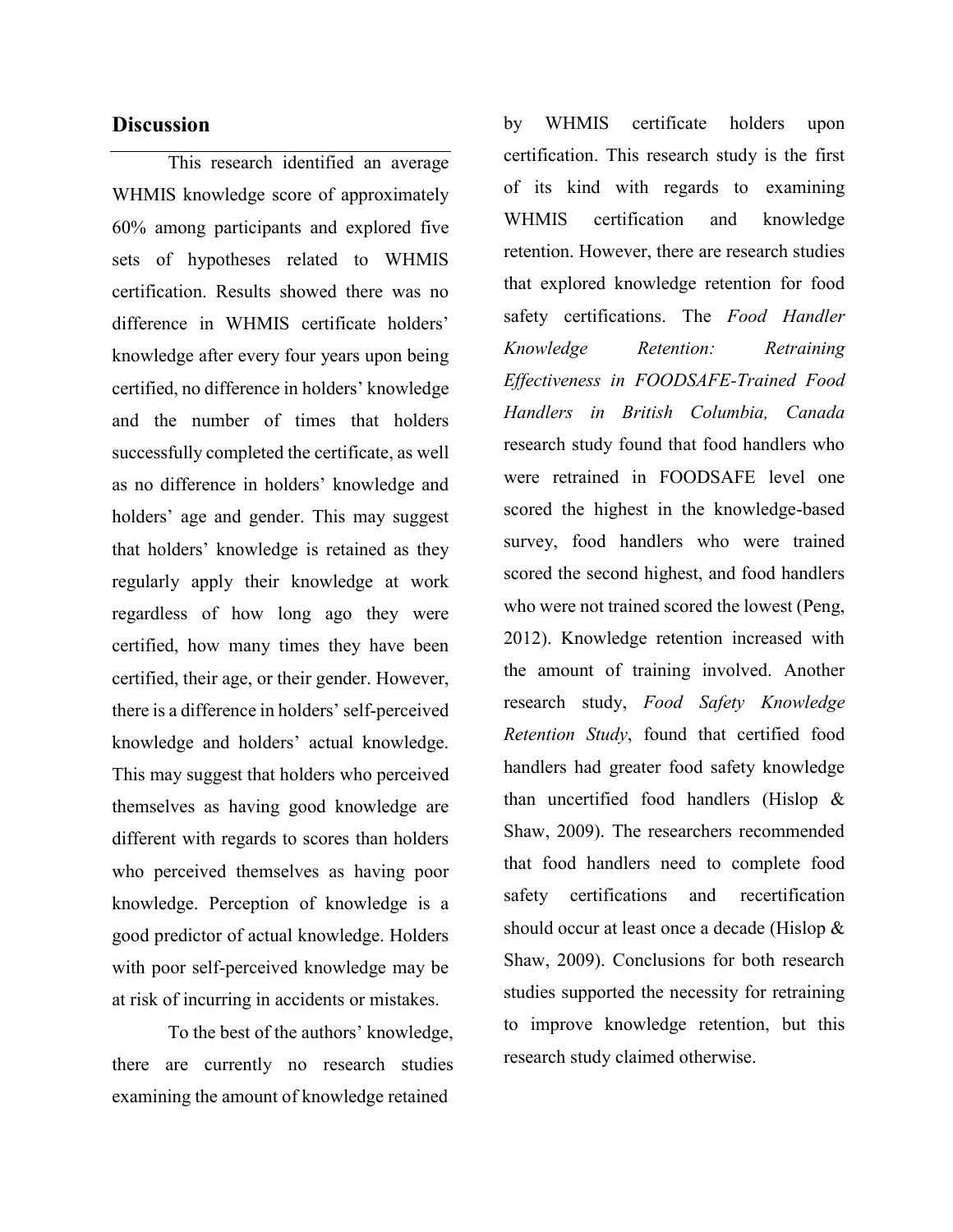There were methodological limitations as data was collected through surveys which required access to a device that supports the internet. Even though the cover letter asked participants to answer all questions to the best of their ability without referring to any materials, participants were a click away from searching for answers.

## **Knowledge Translation**

Even though four sets of hypotheses resulted in no statistical significance, there is a difference in WHMIS certificate holders' self-perceived knowledge and holders' actual knowledge. Holders who perceived themselves as having excellent knowledge had highest scores with the mean score as 68%. Holders who perceived themselves as having poor knowledge had lowest scores with the mean score as 41%. This finding supported that a significant difference exists between holders who perceived themselves to be more knowledgeable compared to holders who perceived themselves to be less knowledgeable. Organizations can offer refresher courses to holders who may find it beneficial to review materials on an annual basis. Refresher courses can be an accelerated version of the regular certificate course as those who participate are already certified. The goal is to minimize work

related deaths and injuries due to poor understanding of hazardous materials.

### **Limitations**

The survey collected 168 responses in 16 days, but only 87 to 94 responses were usable for data analysis. A greater number of responses could have been collected if the survey was available for a longer period. This particular data collection method was selected due to the current health orders related to the pandemic. If this research study was conducted in a non-pandemic situation, the addition of self-administered in-person surveys would complement each other by increasing the number of responses.

Self-administered in-person surveys reach participants who do not have access to a device that support the internet which solves the issue presented in selfadministered online surveys. As the investigator would be present during the completion of self-administered in-person surveys, participants' integrities would be overseen as the chances of participants searching for answers on their devices would be significantly decreased. Similarly, participants' integrities may be increased if self-administered online surveys incorporated an invigilator program where participants are asked to turn on their cameras and microphones during the process. These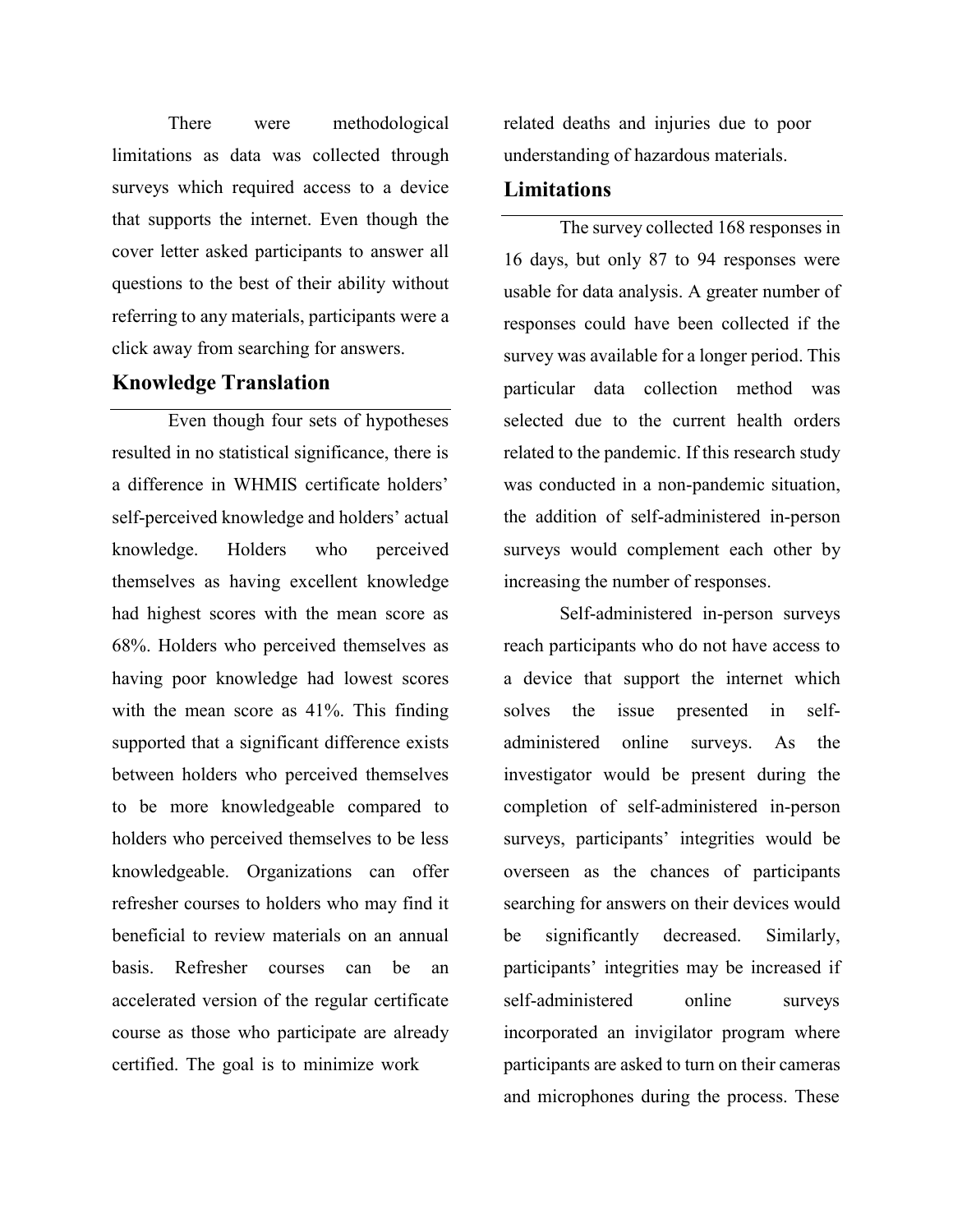programs do not allow participants to search for answers as well as flag suspicious movements and sounds where the investigator may review. Internal and external validity should be increased with an increased number of responses and decreased likelihood of searching online for answers.

### **Future Research**

- Will an industry-specific WHMIS certification provide greater benefits to workers than a general WHMIS certification?
- Will requiring secondary school students to complete WHMIS certifications increase their confidence in handling hazardous products?

# **Conclusions**

The purpose of this research study was to analyze the relationship between WHMIS certification and holders' knowledge after being certified. This research study identified no differences in variables such as time since certification, number of times certified, age, and gender. However, it did show a difference in WHMIS certificate holders' self-perceived knowledge and holders' actual knowledge. Those who considered themselves to have low knowledge obtained lower knowledge scores and those who perceived themselves to have

more knowledge obtained higher knowledge scores. Organizations can offer refresher courses to holders who may find it beneficial to review materials on an annual basis. Refresher courses can be an accelerated version of the regular certificate course as those who participate are already certified. The goal is to minimize work-related deaths and injuries due to poor understanding of hazardous materials.

### **Acknowledgements**

The lead author would like to thank Helen Heacock for her continued guidance and support in this research study as well as individuals who participated in the survey.

## **Competing Interest**

The lead author and supervisor declare that they have no competing interests.

## **References**

| Barrett, J. (2019). Telephone Interviews -          |  |  |
|-----------------------------------------------------|--|--|
| Advantages and Disadvantages. Retrieved             |  |  |
| from https://pmgco.com/blog-telephone-              |  |  |
| interviews-advantages- and-disadvantages/           |  |  |
| Canadian Centre for Occupational Health and Safety. |  |  |
| (2020). WHMIS 2015 - Hazard Classes and             |  |  |
| <i>Categories.</i> Retrieved from                   |  |  |
| https://www.ccohs.ca/oshanswers/chemicals           |  |  |
| /whmis ghs/hazard classes.html                      |  |  |
| Canadian Centre for Occupational Health and Safety. |  |  |
| (2020). WHMIS 2015 - WHMIS Program.                 |  |  |
| Retrieved from                                      |  |  |
| https://www.ccohs.ca/oshanswers/chemicals           |  |  |
| /whmis ghs/program.html                             |  |  |
|                                                     |  |  |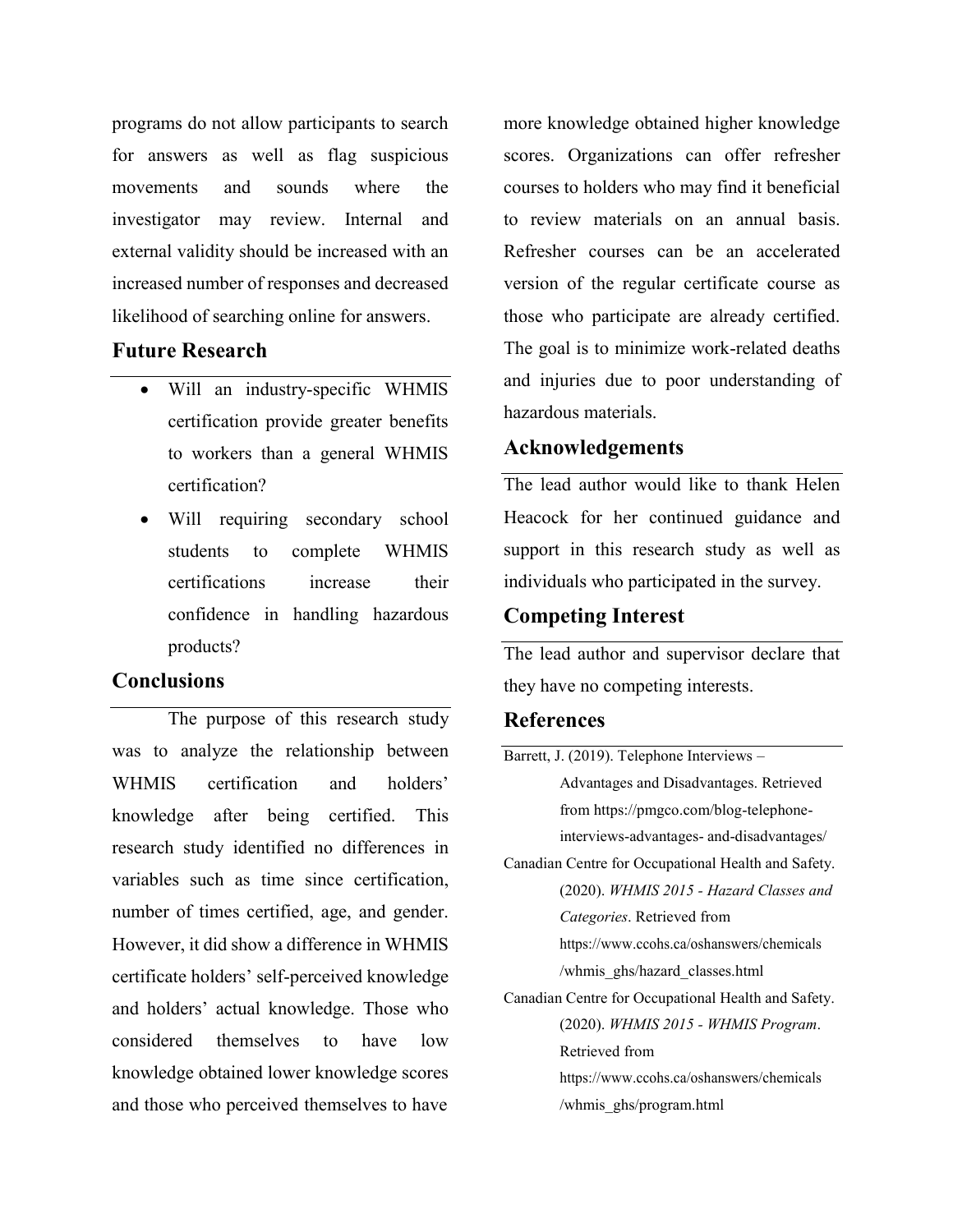- Canadian Journal of Medical Laboratory Science.  $(2015)$ . Transitioning to WHMIS 2015 – Labels and Safety Data Sheets. *Canadian Journal of Medical Laboratory Science*, p. 10 to 15.
- Government of British Columbia. (2021). COVID-19 Province-Wide Restrictions. Retrieved from https://www2.gov.bc.ca/gov/content/safety/e mergency-preparedness-response-recovery/ covid-19-provincial-support/restrictions
- Government of British Columbia. (2020). *Occupational Health and Safety*. Retrieved from https://www2.gov.bc.ca/ gov/content/employment-business/ employers/employers- advisers-office/ohs
- Government of Canada. (2020). *Frequently Asked Questions - Hazardous Products Regulations*. Retrieved from https:/[/www.canada.ca/en/health-canada/](http://www.canada.ca/en/health-canada/) corporate/about-health-canada/legislationguidelines/acts-regulations/frequentlyasked-questions-hazardous-productsregulations.html
- Government of Canada. (2020). *Workplace Hazardous Materials Information System (WHMIS)*. Retrieved from http[s://www.c](http://www.canada.ca/en/health-canada/)a[nada.ca/en/health-canada/](http://www.canada.ca/en/health-canada/) services/environmental-workplace-health/ occupational-health-safety/workplace-

hazardous-materials-informationsystem.html

Hislop, N., & Shaw, K. (2009). Food Safety Knowledge Retention Study. *Journal of Food Protection, 72*(2), 431–435. https://doi.org/10.4315/0362-028x-72.2.431

Lavrakas, P. J. (2008). Self-Administered Questionnaire. Retrieved from

https://methods.sagepub.com/reference/ency clopedia-of-survey-research-methods/ n522.xml

- Peng, D. (2012). *Food Handler Knowledge Retention: Retraining Effectiveness in FOODSAFE-Trained Food Handlers in British Columbia, Canada*.
- Readex Research. (2020). Advantages of selfadministered surveys. Retrieved from https:/[/www.readexresearch.com/advantages](http://www.readexresearch.com/advantages) -of-self-administered-surveys/
- SAFE Work Manitoba. (2015). WHMIS 2015 Information for Workers. Retrieved from https:/[/www.safemanitoba.com/Page%20Rel](http://www.safemanitoba.com/Page%20Rel) ated%20Documents/resources/GD\_WHMIS 2015ForWorkers\_16SWMB.pdf
- University of British Columbia. (2020). *Workplace Hazardous Materials Information System (WHMIS)*. Retrieved from https://srs.ubc.ca/ health-safety/research-safety/chemicalsafety/whmis-and-globally-harmonizedsystem-ghs/
- University of Toronto. (2020). *History of WHMIS*. Retrieved from https://ehs.utoronto.ca/our-services/ chemical-and-lab-safety/whmis/whmiswhat-you-need-to-know/ WHMIS. (2020). *WHMIS*. Retrieved from

<http://whmis.org/#whmis-> carousel

- Workers' Compensation Board of British Columbia. (2019). *WHMIS 2015 The Basics.* British Columbia: Workers' Compensation Board of British Columbia.
- WorkSafeBC. (2020). *Occupational Health and Safety Regulation*. Retrieved from https:/[/www.worksafebc.com/en/law](http://www.worksafebc.com/en/law-)policy/occupational-health-safety/